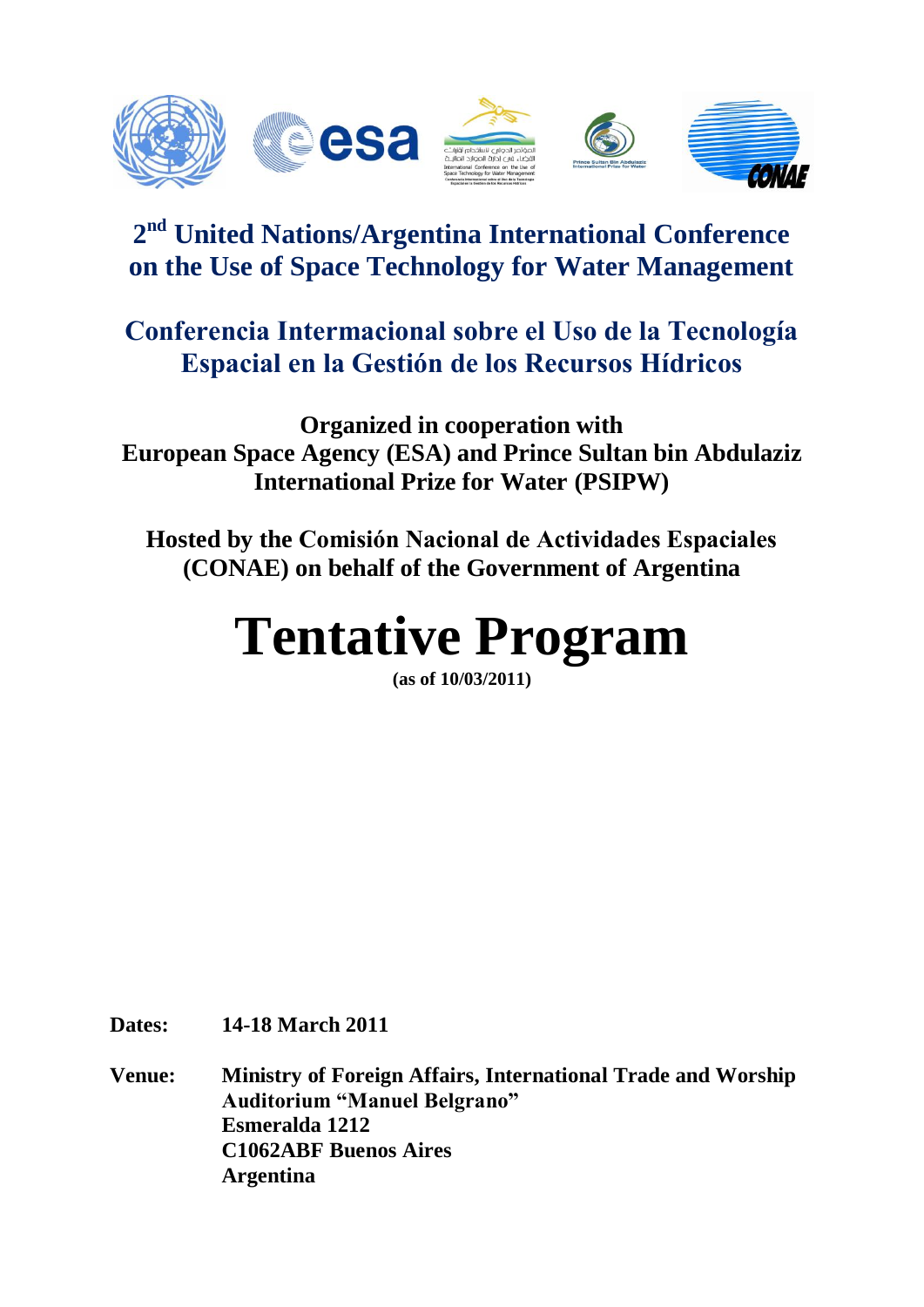# **Day 1 – Monday, 14 March 2011**

08:30 – 09:00 **Registration**

#### 09:00 – 09:30 **Opening ceremony:**

- *Mr. Félix Menicocci, Secretary General, CONAE, Argentina*
- *TBA, Subsecretaría de Recursos Hídricos, Argentina*
- *TBA, ESA*
- *Dr. M. Tarabzouni, King Abdulaziz City for Science and Technology (KACST), Saudi Arabia*
- *Mr. Takao Doi, Head of the United Nation Programme on Space Applications, United Nations*
- 09:30 10:00 Keynote address: Space Activities and Latin American Cooperation *TBA, Argentina*

**10:00 – 10:30 Coffee break**

#### **Technical session 1**

**Initiatives and strategies for the use of satellite data for water resources management Iniciativas y estrategias para el uso de datos satelitales en el manejo de los recursos** 

- **hídricos**
- *International and regional initiatives and cooperation*
- *Capacity building*
- *Development of national policies and frameworks*
- 10:30 10:50 **Cartography of Argentina's Watersheds** *Dr. Miguel GIRAUT, Office of the Undersecretary for Water Resources, Argentina*
- 10:50 11:10 **UNESCO's Global Network on Water and Development Information for Arid Lands (G-WADI)** *Dr. Anil MISHRA, Programme Specialist, International Hydrological Programme (IHP), UNESCO*
- 11:10 11:30 **Developing Policies on the Use of Space Technology in Assessment of Water Resources in Chile and Projection to Joint Regional Projects** *Mr. Juan Fernando ACUNA ARENAS, Executive Secretary, Chilean Space Agency, Chile*
- 11:30 11:50 **Legal Framework for Renewable Energy in Argentina: Investment Opportunities** *Dr. Francisco Javier GIL VIDAL, Expert, Secretariat for the Environment, Argentina*
- 11:50 12:10 **Building a Bolivian Strategy for the Physical and Territorial Observation from Space Platforms** *Mr. Felipe R. SANCHEZ SARAVIA, Director General for Science and Technology, Office of the Vice Minister for Science and Technology, Ministry of Education, Bolivia*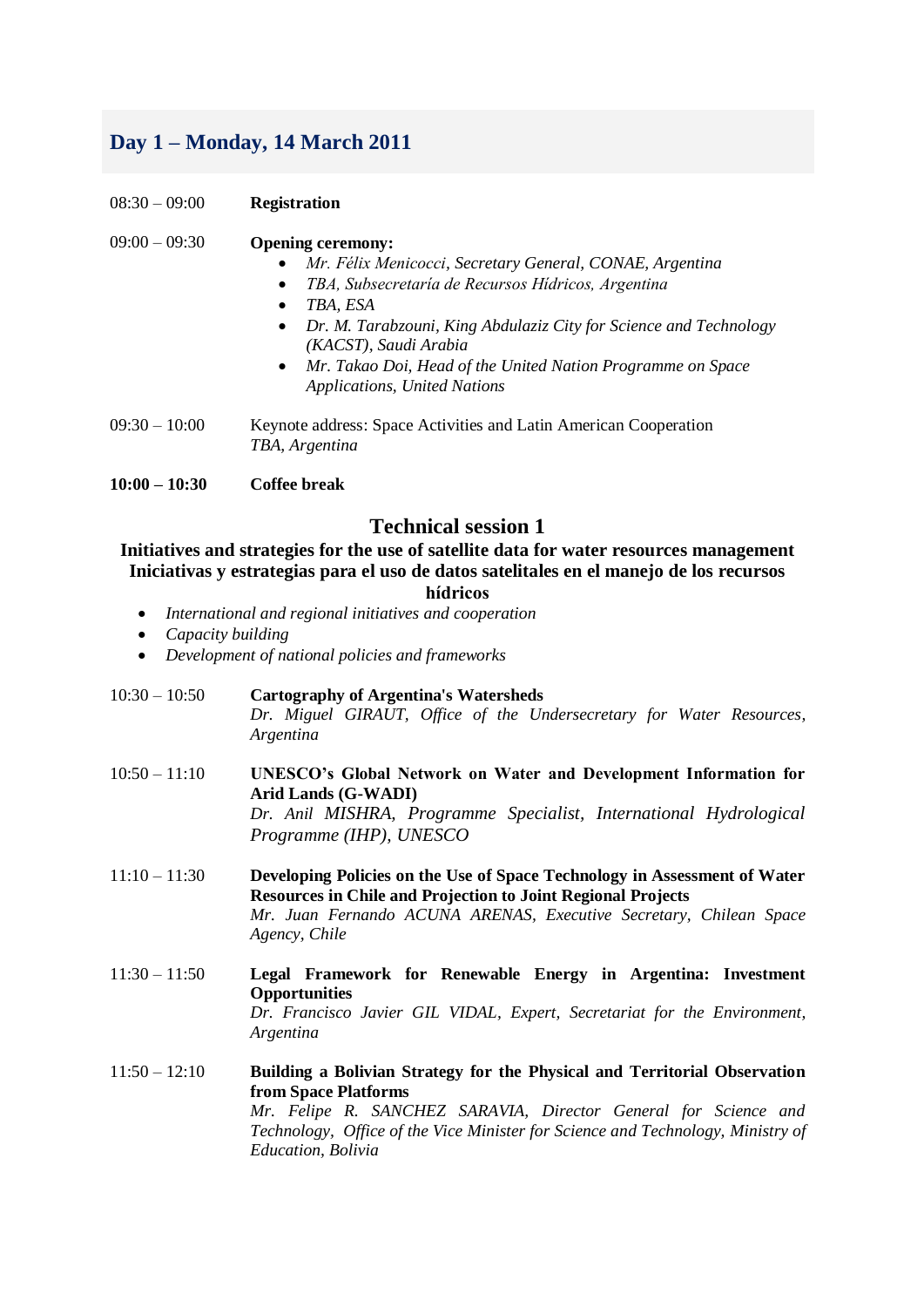12:10 – 12:30 **Geospatial Projects of the Bolivarian Agency for Space Activities** *Ms. Marlitt GUILARTE RIOBUENO, Bolivarian Agency for Space Activities (ABAE), Venezuela*

#### **12:30 – 14:00 Lunch**

- 14:00 14:20 **Participatory Water Management Strategies: Contributions from Brazil's National Water Resources Policy** *Dr. Sanderson Alberto MEDEIROS LEITAO, Coordinator for Water Resources, Ministry of Science and Technology, Brazil*
- 14:20 14:40 **National Initiatives and International, Regional Cooperation** *Ms. Meri HARUTYUNYAN, Chief Specialist, International Cooperation Division, Ministry of Nature Protection, Armenia*
- 14:40 15:00 **Uruguay's New Institutional Context Within the Framework of the National Water Policy Law and the Need for Generating Adequate Information for an Integrated Management of its Water Resources** *Ms. Silvana Maria ALCOZ, Civil Engineer, DINAGUA, Uruguay*
- 15:00 15:20 **Geotechnology Subsides the Identification of Irregular Land Use in Civil Lawsuits Proposed by Prosecutors General, Claiming Responsibility for Environmental Damages** *Ms. Ieda VIEIRA, Technical Director, INCITI Geo-technologies, Brazil*
- **15:20 – 15:50 Coffee break**

#### **Technical session 2**

#### **Use of satellite-derived information for surface water studies Uso de datos satelitales para el estudio del agua superficial**

- 15:50 16:10 **Understanding the Decline of Lake Naivasha Using Satellite-Based Methods** *Prof. John Bosco Kyalo KIEMA, University of Nairobi, Kenya*
- 16:10 16:30 **TBA** *Mr. Daniel PRIETO, Instituto de Clima y Agua, INTA, Argentina*
- 16:30 16:50 **Water Safety Plans** *Ms. Zulma Elizabeth JIMENEZ RODRIGUEZ, Coordinator, Centro de Tecnologia Apropiada, Catholic University "Nuestra Seiora da la Asuncion", Paraguay*
- 16:50 17:10 **Monitoring Shallow Lakes in the Pampas** *Prof. Graciela CANZIANI, Universidad Nacional del Centro, Argentina*
- 17:10 17:30 **Inventory and Characteristics of Wetlands in the Papaloapan River Basin** *Mr. Jorge BRENA, Water Expert, Instituto Mexicano de Tecnología del Agua, Mexico*

#### 17:30 – 17:50 **Water Quality in Inland Water Bodies** *Dr. Silvia SALA, UNLP, Facultad de Ciencias Naturales y Museo, Argentina*

**18:30 – 20:00 Icebreaker reception hosted by CONAE**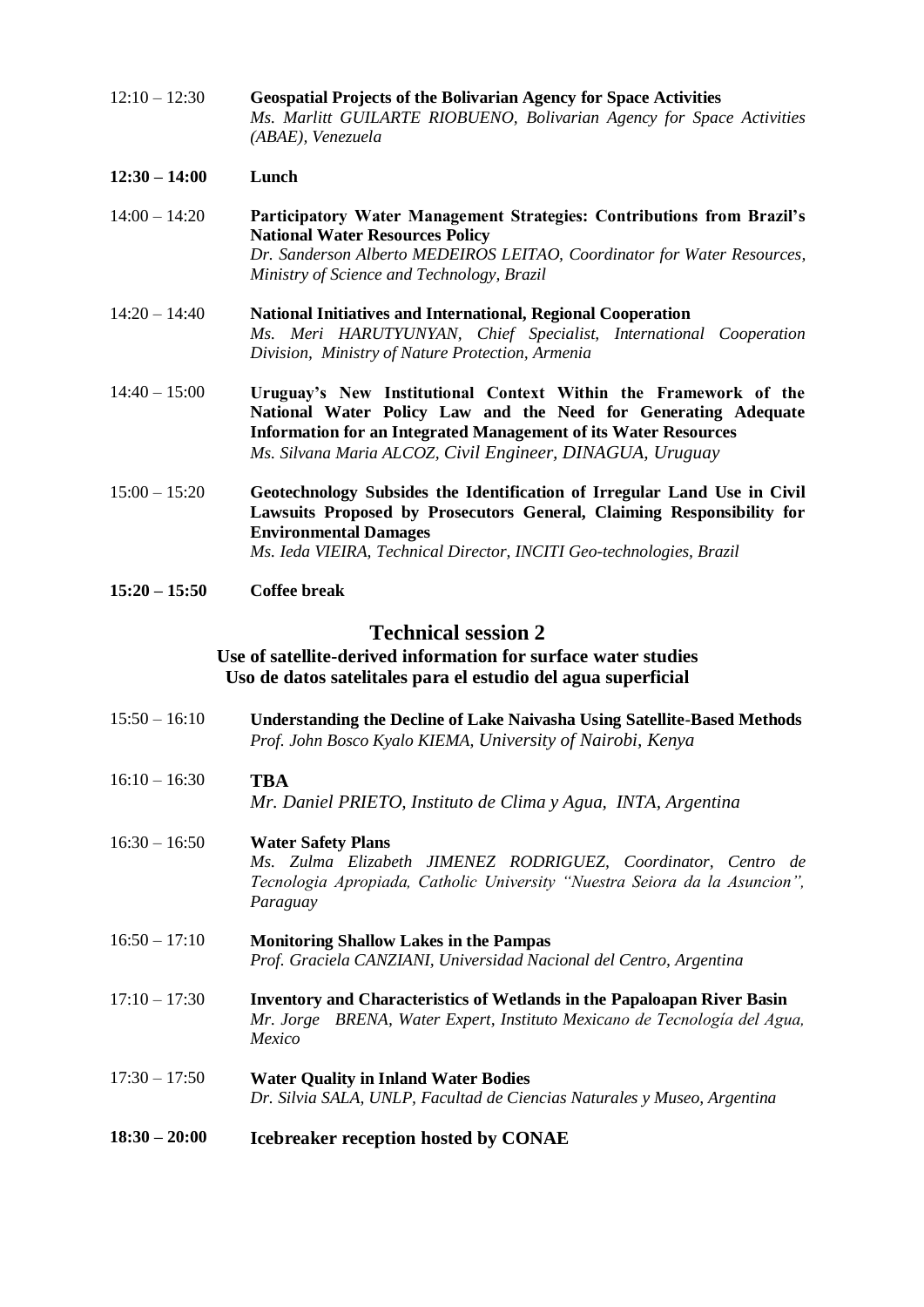# **Day 2 – Tuesday, 15 March 2010**

#### **Technical session 3**

#### **Applications of space technologies to management and distribution of water resources Aplicación de tecnología espacial en el manejo y distribución del agua**

- *Applications of space technologies that provide cost-effective solutions or essential information for planning and implementing programmes or projects to enhance management, protection and restoration of water resources*
- *Case studies on applications of space technologies for enhancing water resources management in developing countries presented by the participants*

| 09:00 -09:40    | Role of Advanced Observational and Information Technologies for<br><b>Addressing Global Water Issues</b><br>Prof. Soroosh SOROOSHIAN, Director, Center for Hydrometeorology and<br>Remote Sensing (CHRS), University of California, USA                                                                                                      |
|-----------------|----------------------------------------------------------------------------------------------------------------------------------------------------------------------------------------------------------------------------------------------------------------------------------------------------------------------------------------------|
| $09:40 - 10:00$ | Importance of Using Satellite Data to Predict the Presence of Water<br><b>Resources in Argentina's Farming Areas</b><br>Mr. Pablo MERCURI, Instituto de Clima y Agua, INTA, Argentina                                                                                                                                                        |
| $10:00 - 10:20$ | <b>Space Inputs for Land and Water Resources Management</b><br>Prof. Katarzyna DABROWSKA ZIELINSKA, Head of Remote Sensing<br>Department, Institute of Geodesy and Cartography, Poland                                                                                                                                                       |
| $10:20 - 10:50$ | <b>Coffee break</b>                                                                                                                                                                                                                                                                                                                          |
| $10:50 - 11:10$ | <b>SAR and Optical Satellite Data for Flood Monitoring</b><br>Mr. Y. POTIRACHA, Researcher, GISTDA, Thailand                                                                                                                                                                                                                                 |
| $11:10 - 11:30$ | DInSAR Use for Irrigation System Management in the Mexicali Valley,<br>Baja California, Mexico<br>Dr. Ewa GLOWACKA, Researcher, Centro de Investigación Científica y<br>Educación Superior de Ensenada (CICESE), Mexico                                                                                                                      |
| $11:30 - 11:50$ | <b>Water-related Emergency Warning System in Argentina</b><br>Mr. Juan BORUS, INA, Argentina                                                                                                                                                                                                                                                 |
| $11:50 - 12:10$ | <b>Technologies</b><br><b>Use</b><br>of<br><b>Space-related</b><br>in<br><b>Mitigating</b><br><b>Water-related</b><br><b>Emergencies, Providing</b><br><b>Drinking</b><br>Water<br><b>Safe</b><br>Combating<br>and<br><b>Desertification</b><br>Mr. Pierre Philippe JEAN, Director General, National Drinking Water Service<br>(SNEP), Haiti |
| $12:10 - 12:30$ | Case Studies on Successful Applications of Space Technologies for<br><b>Enhancing Water Resources Management in Developing Countries</b><br>Prof. Nestor David CABRAL ANTUNEZ, FIUNA/ FCAUNA/ UCP/ SEAM-<br>DGPCRH, Paraguay                                                                                                                 |
| $12:30 - 14:00$ | Lunch                                                                                                                                                                                                                                                                                                                                        |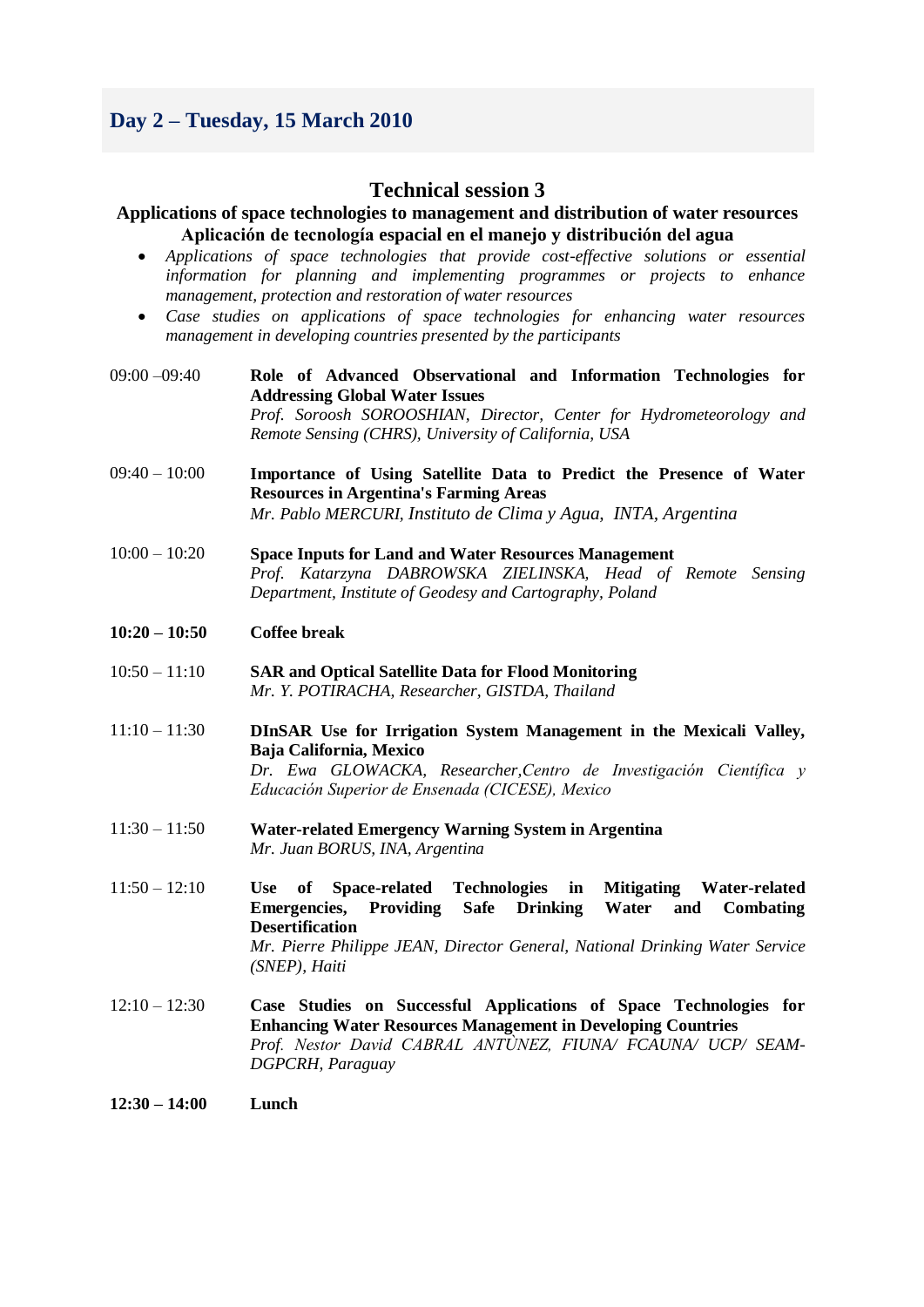## **Technical Session 4**

#### **Space technology applications to water management in mountain and arid areas El aporte de la tecnología satelital al manejo del agua en zonas de montaña y en zonas áridas**

14:00 – 14:20 **Hydro-glaciological Simulation of Rimac and Mantaro River Basins** *Mr.Wilson SUAREZ, Researcher, Servicio Nacional De Meteorologia E Hidrologia, Peru* 14:20 – 14:40 **Application of Satellite Images to the Argentine Glacier Inventory** *Dr. Pedro VILLALBA, IANIGLA, Argentina* 14:40 – 15:00 **TBA** *Dr. M. Tarabzouni, King Abdulaziz City for Science and Technology (KACST), Saudi Arabia* 15:00 – 15:20 **Use of Satellite Data to Study the Watersheds of the Pampean High Plains** *Ing. José Vera DIAZ, Universidad Nacional de La Rioja, Argentina* **15:20 – 15:50 Coffee break** 15:50 – 16:10 **Applications of Space Technology in Assessment, Planning and Management of Water Resources and Combating Desertification in Argentina in Context of Indian Experiences** *Prof. Tej Singh CHOUHAN, University of Rajastan, India* 16:10 – 16:30 **Use of Satellite Data to Study the Watersheds in Andean Area** *Dr. Graciela SALINAS DE SALMUNI, CONAE, Argentina* 16:30 – 16:50 **Optimisation of Water Use Through Smart Irrigation and Precision Viticulture** *Mr. Ricardo A. CABEZAS CARTES, Director of the Terra Pacifico Group, Universidad de La Serena, Chile* 16:50 – 17:10 **Snow Melting Model in the Argentine Central Andes** *Mr. Jorge MILLÓN, Secretaría de Recursos Hídricos, Pcia de San Juan, Argentina* 17:10 – 17:30 **Rainwater and Runoff Harvesting and Recharge in Saudi Arabia** *Dr. Abdulmalik Al-Alshaikh, Secretary General, Prince Sultan bin Abdulaziz International Prize for Water (PSIPW), Saudi Arabia*

### **Day 3 – Wednesday, 16 March 2011**

### 09:00 – 18:00 **Field trip to the Delta del Tigre**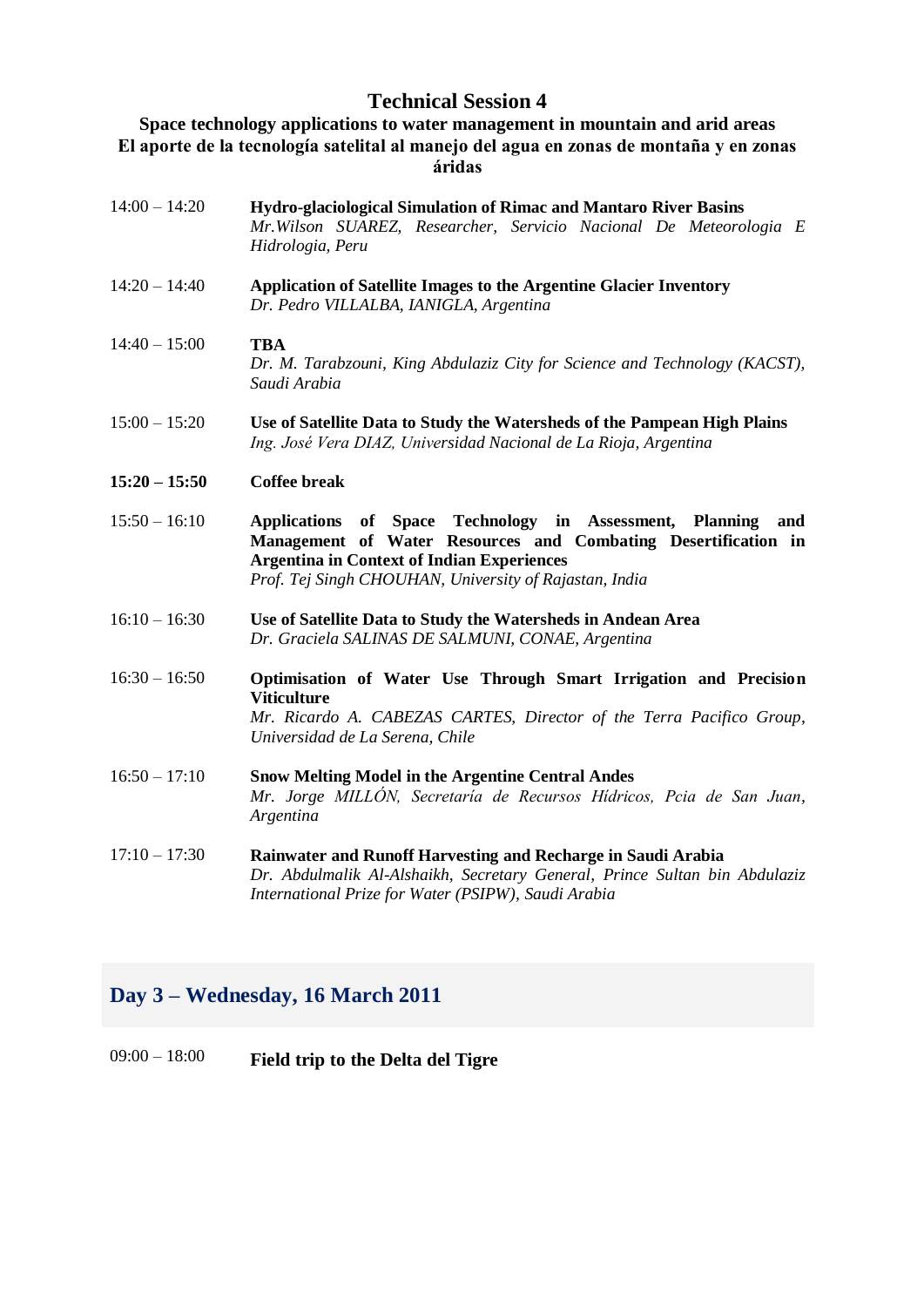# **Day 4 – Thursday, 17 March 2011**

#### **Technical Session 5**

**Applications of space technology to managing ground water resources Aplicaciones la tecnología satelital en la búsqueda de agua subterranean**

| $09:00 - 09:20$ | Monitoring and Control of Ground Water Pumping - A Space-based<br><b>Solution</b><br>Mr. Sanaullah Shah SAYED, Manager, SUPARCO, Pakistan                                                                                                                    |
|-----------------|--------------------------------------------------------------------------------------------------------------------------------------------------------------------------------------------------------------------------------------------------------------|
| $09:20 - 09:40$ | El Acuífero Guaraní<br>Dr. Raúl RIVAS, Instituto de Investigación de Hidrología de Llanuras, UNC,<br>Argentina                                                                                                                                               |
| $09:40 - 10:00$ | <b>Estimation of Groundwater Exploitation Through Satellite Images</b><br>Mr. Aissa AGOUNE, Head of water resources department, Ministry of<br>Agriculture, Hydraulic Resources and Fisheries, Tunisia                                                       |
| $10:00 - 10:20$ | Integration of Remote Sensing, Geophysical and Hydro-geological Data for<br>Determining Good Groundwater Potential Zones - Case Study of<br><b>Almsaithee</b><br>Mr. Mohamad MELHEM, Head of brunch, General Organization of Remote<br>Sensing (GORS), Syria |

**10:20 – 10:50 Coffee break**

#### **Technical Session 6**

#### **Use of space-related technologies in addressing water-related emergencies, natural hazards and climate change**

**Uso de tecnología espacial relacionado con cambio climático, riesgos naturales y emergencias hídricas**

| $10:50 - 11:10$ | TBA<br>Dr. Gabriel Platzeck, CONAE, Argentina                                                                                                                                                                                                                      |
|-----------------|--------------------------------------------------------------------------------------------------------------------------------------------------------------------------------------------------------------------------------------------------------------------|
| $11:10 - 11:30$ | Using Space Technology in Identifying and Predicting Climate Change and<br>Water Management Associated Problems: Case Study of the Lake Chad<br><b>Basin Region of Africa</b><br>Mr. Babagana ABUBAKAR, Vice President, Kanuri Development Association,<br>Nigeria |
| $11:30 - 11:50$ | <b>Climate Change, Risk Management and Free Software</b><br>Mr. Marcelo CANDO, Geologist, National Secretary for Risk Management<br>(SNGR), Ecuador                                                                                                                |
| $11:50 - 12:10$ | Hydrological Risks (SAOCOM's Strategic Application Project)<br>Mr. Marcelo URIBURU, INA/CONAE, Argentina                                                                                                                                                           |
| $12:10 - 12:30$ | Performance of Different Precipitation Estimations Over South-Eastern<br><b>Region of South America</b><br>Dr. Paola SALIO, Centro de Investigaciones del Mar y la Atmosfera, Ciudad<br>Universitaria, Argentina                                                   |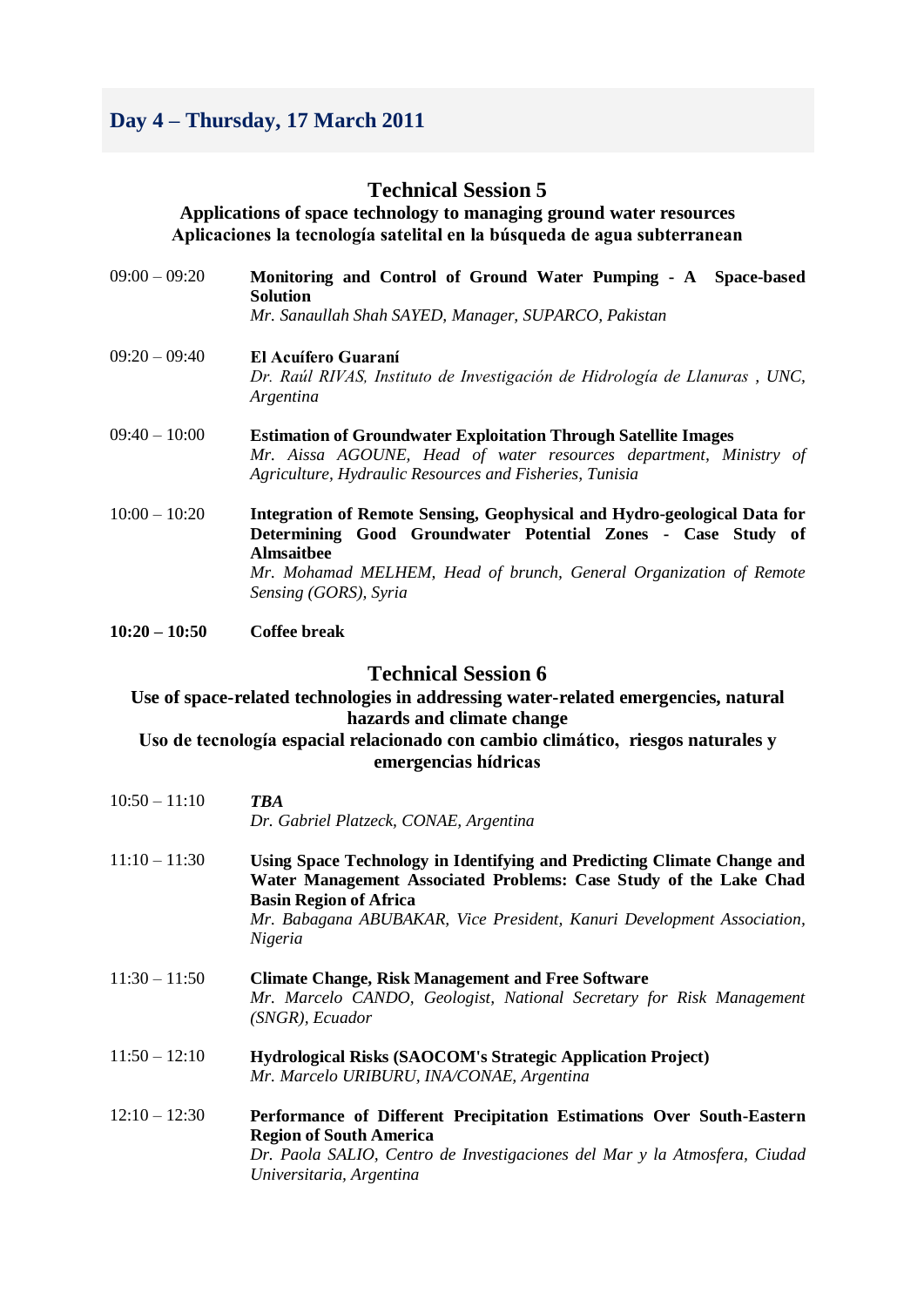12:30 – 12:50 **External Factors and Economy of Disasters: Investment in Space and Satellite Technology and Knowledge of Vulnerability Indicators** *Prof. Marcos ADAMSON BADILLA, University of Costa Rica, Costa Rica*

**12:50 – 14:00 Lunch**

## **Working Groups Meeting**

Two or three Working Groups will be established to prepare observations and recommendations of the Conference as well as to develop proposals for follow up projects

- 14:00 14:30 Introduction to and formation of Working Groups:
	- establish two or three Working Groups, identify themes of each group;
	- identify group lead and rapporteur for each group, and their responsibilities;
	- objectives of the Working Groups are: (i) to discuss issues and concerns in the thematic area; (ii) to discuss potential solutions with using space technologies; (iii) to prepare observations and recommendations of the Conference; and (iv) to develop project ideas for follow up actions.
- 14:30 15:30 Working Groups Meeting

#### **15:30 – 16:00 Coffee break**

#### **Special session:** *Prize Day*

16:00 – 18:00 The session is organized by the Prince Sultan bin Abdulaziz International Prize for Water PSIPW as an exclusive event within the framework of the Conference, and with participation of PSIPW representatives, Prize winners and top level government officials from Saudi Arabia.

Speakers:

- *2010 Prize Winner – Prof. Soroosh SOROOSHIAN, Director, Center for Hydrometeorology and Remote Sensing (CHRS), University of California, USA –*
- *Dr. Abdulmalek A. AL Al-Shaikh, Secretary General, Prince Sultan bin Abdulaziz International Prize for Water (PSIPW), Saudi Arabia*
- *Dr. Mohammed Ibrahim Al Saud, Deputy Minister for Water Affairs, Ministry of Water and Electricity, Saudi Arabia*

**19:30 – 21:00 Dinner hosted by PSIPW**

# **Day 5 – Friday, 18 March 2011**

#### **Working Groups Meeting (Continued)**

- 09:00 10:30 Working Groups Meeting
- **10:30 – 11:00 Coffee break**